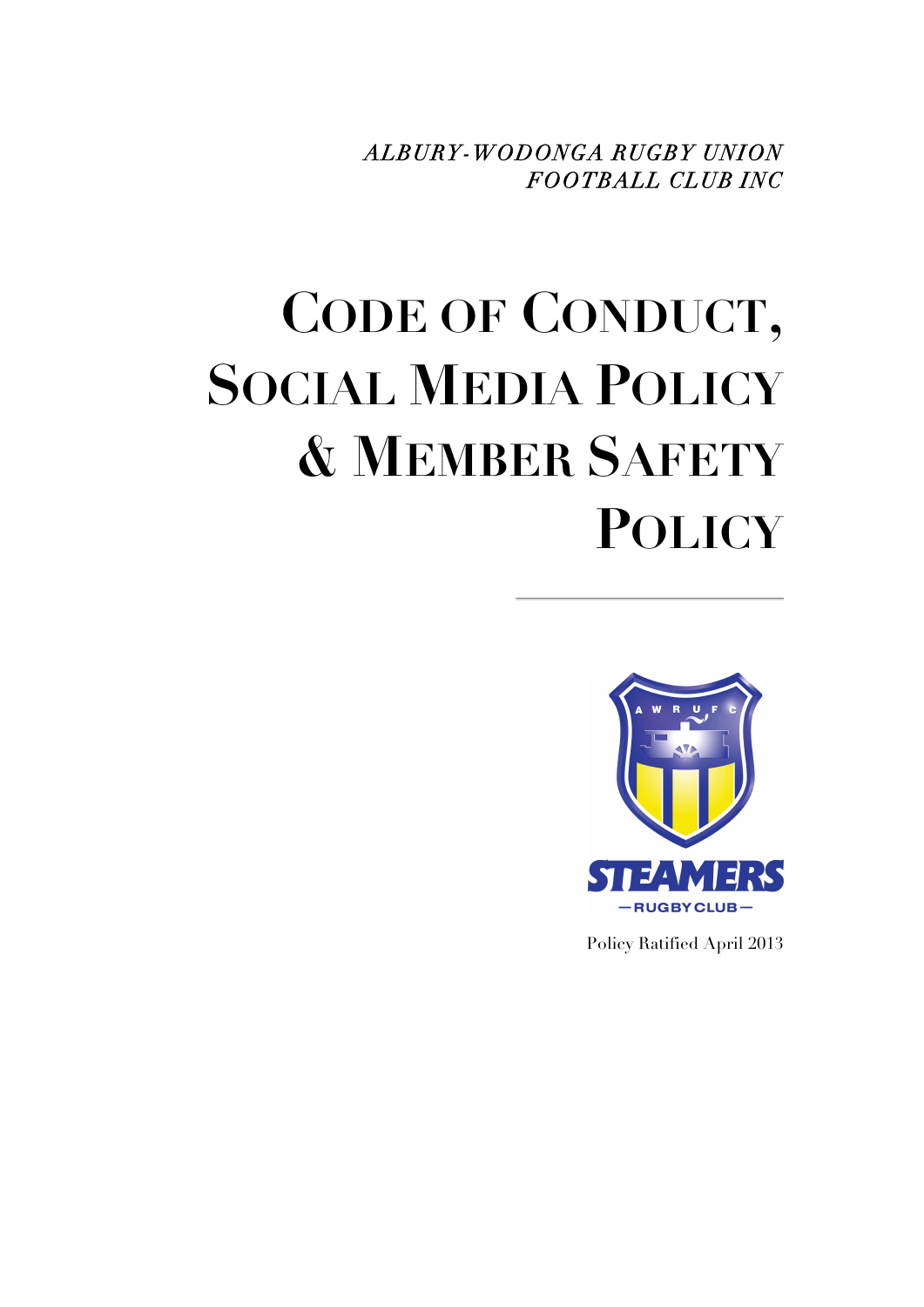### **Contents**

- I. Preamble
- II. Code of Conduct
- III. Social Media Policy
- IV. Personal Responsibility
- V. Child Safety Policy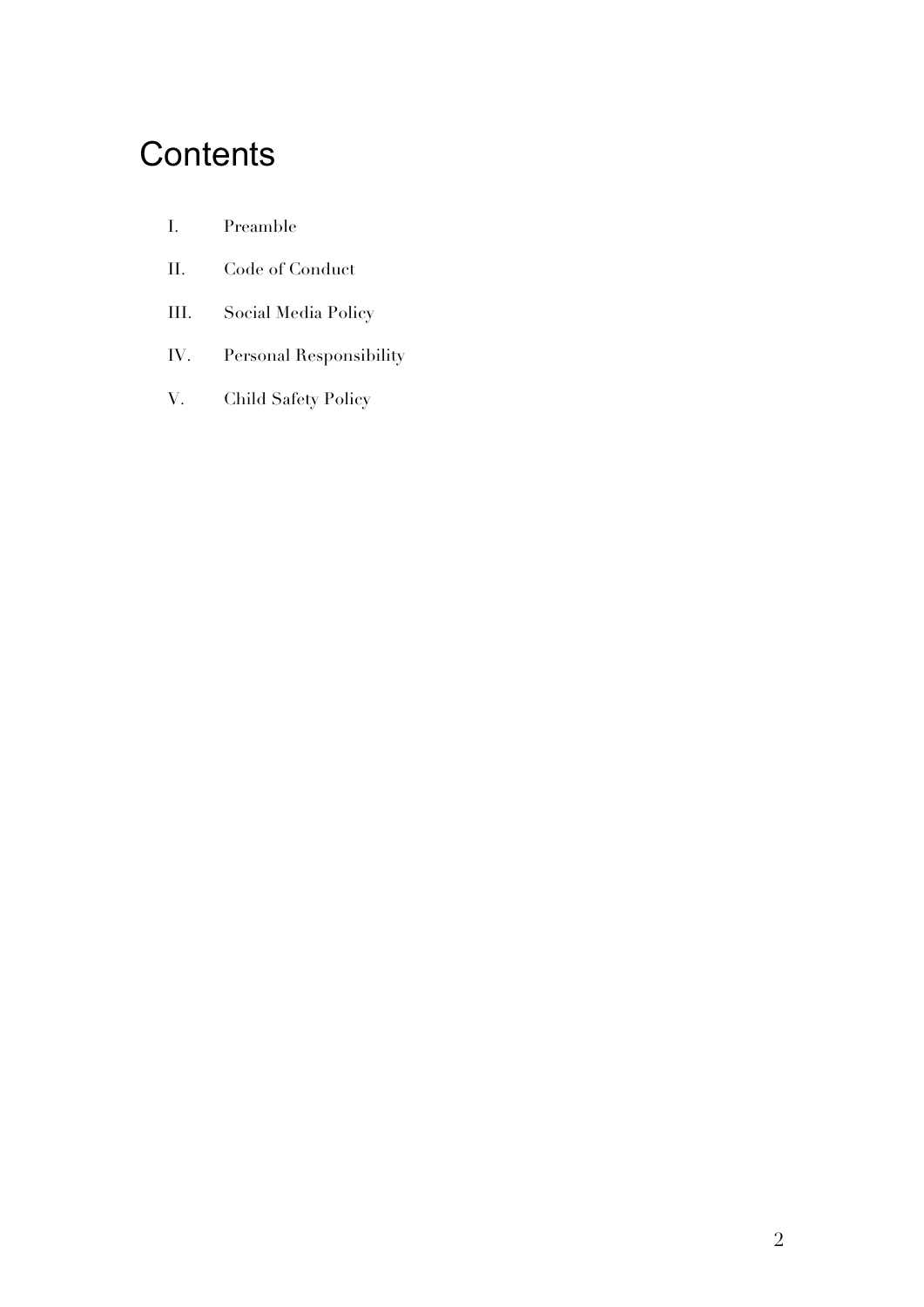### I. Preamble

The committee of the Albury-Wodonga Rugby Union Football Club has a priority responsibility to protect the interests of its members both on and off the field.

The committee also recognises it has a responsibility to promote the game of rugby in a manner which will bring credit and foster good sportsmanship which sets an example to its Juniors, as being committed but fair.

The committee therefore reinforces that offensive behaviour, blatant disregard for the rules, and foul play will not be tolerated.

In the event that a member(s) is shown to have offended in the area(s) above, appropriate and responsible action will be taken in the interests of player safety and preserving the good name of rugby within both the rugby and wider community.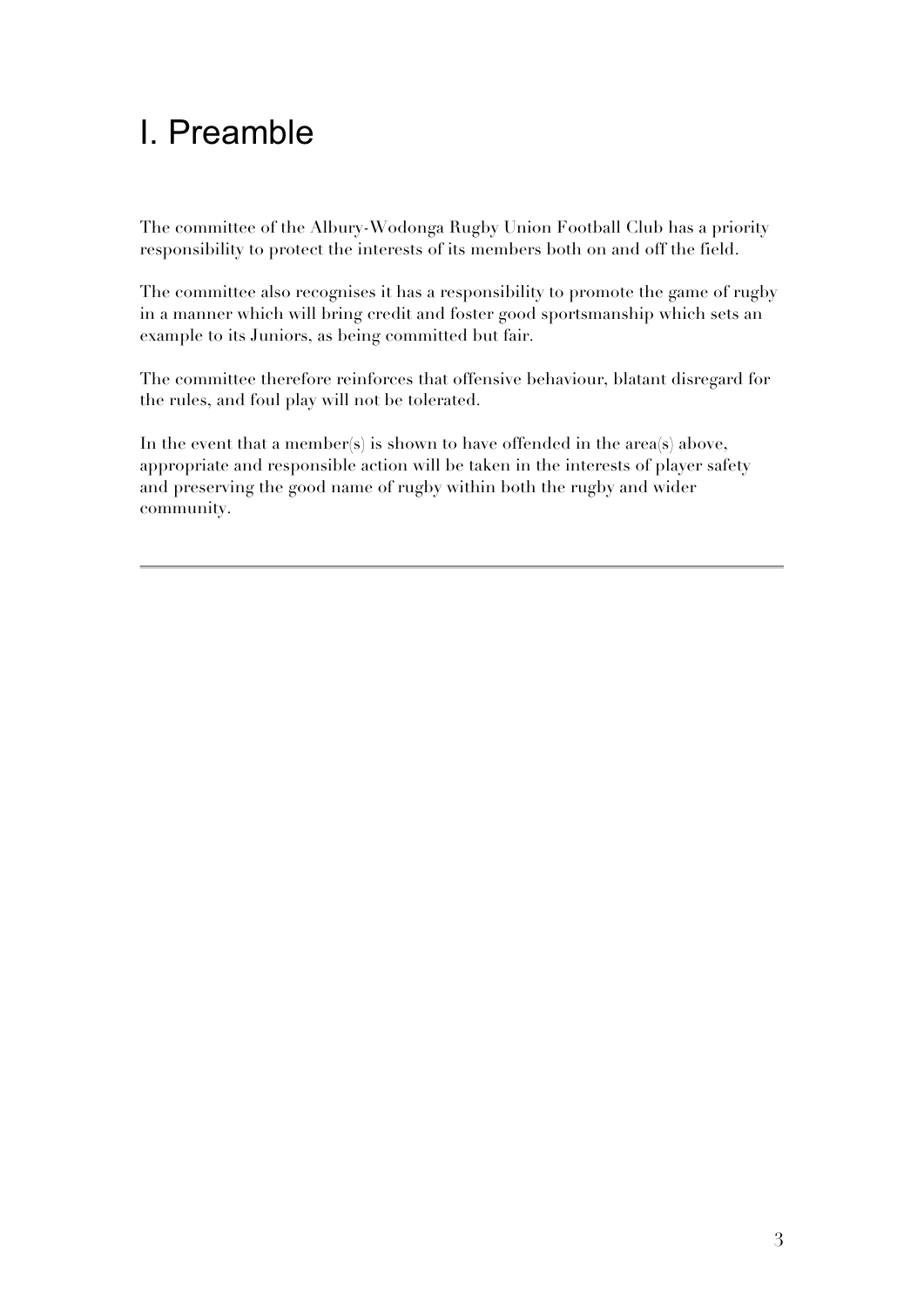### II Code of Conduct

### **Overview**

The Albury-Wodonga Rugby Union Football Club Inc is committed to promoting and strengthening the positive image of Rugby and its participants. In light of this commitment, the Code of Conduct seeks to establish standards of performance and behaviour to ensure that the game is played and conducted with disciplined sporting behaviour.

The Code of Conduct also seeks to deter all on-field and Rugby-related conduct that could damage AWRUFC Inc and the game of Rugby by impairing public confidence in the honest and orderly conduct of the AWRUFC Inc or in the integrity and good character of participants.

### **Code of Conduct**

For players, coaches, administrators, social members & supporters.

To promote the reputation of the game and take all reasonable steps to prevent the game from being brought into disrepute:

- Members shall not engage in any Doping Practice as defined in the Australian Rugby Union's (ARU) Doping By-Laws
- Members shall comply with the ARU's Safety Directives for referees, coaches and players
- Members shall not repeatedly breach the Laws of the game relating to foul play or misconduct
- Members shall not abuse, threaten or intimidate a referee, touch judge or other match official, whether on or off the field; or a selector, coach, manager of other team official
- Members shall not show unnecessary obvious dissension, displeasure or disapproval toward a referee, touch judge or other match official, his or her decision or generally following a decision of a match official.
- Members shall not use crude or abusive language or gestures towards referees, touch judges or other match officials or spectators.
- Members shall not do anything which is likely to intimidate, offend, insult or humiliate another participant on the ground of religion, sexual orientation, disability, race, colour or national or ethnic origin of the person.
- Members shall not conduct themselves in any manner, or engage in any activity, whether on or off the field, that would impair public confidence in the honest and orderly conduct of matches and competitions; or in the integrity and good character of participants.
- Members shall not do anything which adversely affects or reflects on or discredits the game, the AWRUFC Inc, team, competition, or sponsor; including, but not limited to any illegal act or any act of dishonesty or fraud.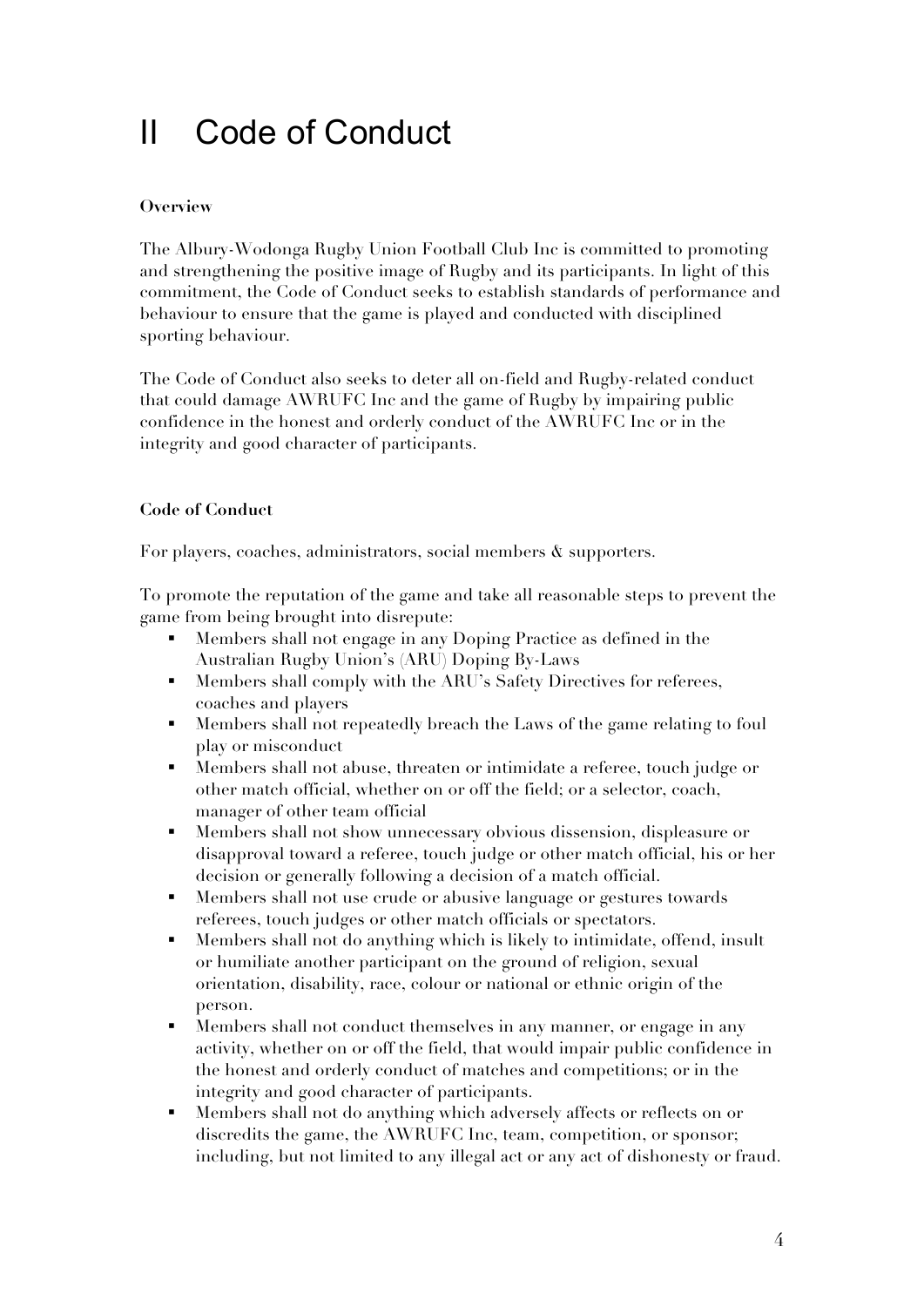### **Note regarding Players' conduct towards Match Officials**

The positive image of the Club is in particular affected by the conduct of Players towards Match Officials. The Club also expects non-playing members to respect Match Officials and to abide by the Code of Conduct.

In light of this, the Committee endorses Coaches substituting a player immediate should he or she show inappropriate conduct towards a Match Official.

### **Note regarding alcohol in relation to Code of Conduct**

The Board respects the right of the individual towards the consumption of alcohol. However the consumption of alcohol is not considered to be an excuse for breaches of the Code of Conduct.

Players are expected to attend training and games not under the influence of alcohol.

### **Communication of the Code of Conduct**

The Code of Conduct, and the manner in which it is implemented shall be communicated to members by a minimum of:

- Making the Policy freely accessible on the Club Website
- Presenting the Code of Conduct to the Players in a written communication during the Pre-Season
- Oral communication of the Code of Conduct to the Playing Group during the Pre-Season

### **Role of the Constitution and By-Laws in the Code of Conduct**

Article 17 deals with the Disciplining of Members:

*Where the board is of the opinion that a member of the AWRUFC Inc. has persistently refused or neglected to comply with a provision of these Rules or the provisions of the ARU By Laws for the code of conduct or has persistently and wilfully acted in a manner prejudicial to the interests of the AWRUFC Inc., then the committee may,*

- *(a) by resolution either expel the member from the AWRUFC Inc.: suspend the member and membership of the AWRUFC Inc. for a specific period;*
- *(b) a resolution of the committee under the provision is of no effect unless the committee at a meeting held not later than 28 days after service on the member of a notice under paragraph 17 (c) confirms the resolution in accordance with the rule.*
- *(c) where the committee passes a resolution under Rule 17, the Secretary shall, as soon as practicable, cause a notice in writing to be served on the member:*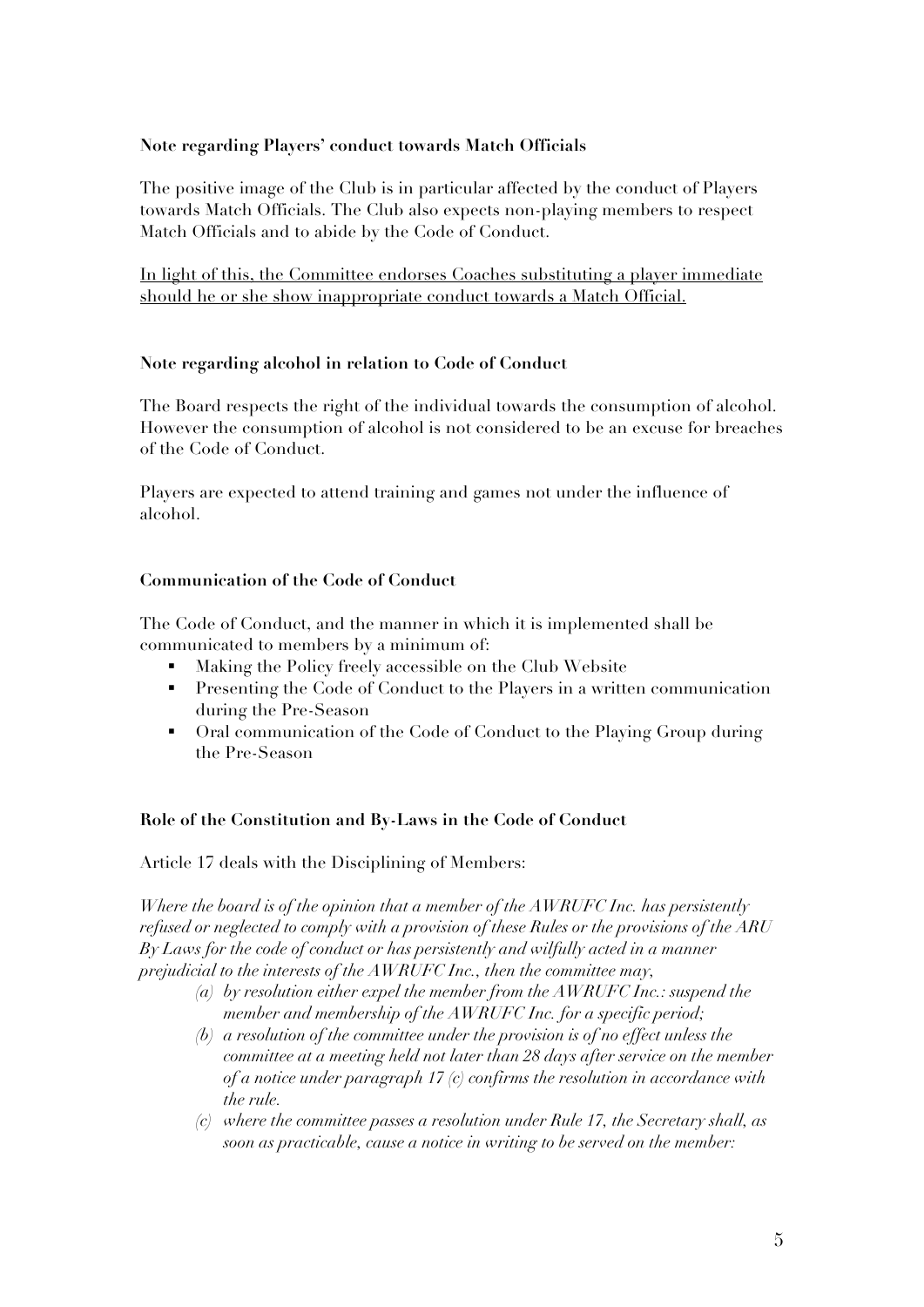- *a. setting out the resolution of the committee and the grounds on which it is based and;*
- *b. submit to the committee at or prior to the date of that meeting written representations relating to the resolution.*

Article 18 of the Constitution deals with the Right of Appeal of a Disciplined Member

- *(a) A member may appeal to the committee against the resolution of the committee within 7 days after the notice of the committee's resolution is served on the member by the member lodging with the Secretary a notice appealing the decision.*
- *(b) Upon receipt of an appeal notice from a member, the Secretary shall notify the President who shall convene a general meeting of the AWRUFC Inc. to be held within 21 days after the date on which the Secretary received the notice.*
- *(c) At such a meeting, no business other than the question of the appeal shall be transacted;*
- *(d) The committee and the member shall be given the opportunity to state their respective cases orally or in writing, or both;*
- *(e) The members present shall vote by secret ballot on the question of whether the resolution should be confirmed or revoked, and*
- *(f) If at the general meeting the members by a two-thirds majority confirms the committee's resolution, the appeal is dismissed.*

It is noted here that the Constitution does not deal specifically with minor infringements of the Code of Conduct by Players which may be dealt at a team/Playing Group level.

### **Code of Conduct Procedure**

A breach of the Code of Conduct can be about an act, behaviour, omission, situation or decision that someone thinks a breach of this Code. Situations will always vary. They may be about individual or group behaviour; they may be extremely serious or relatively minor; they may be about a single incident or a series of incidents; and the person about who the allegation is made may admit to the allegations or emphatically deny them.

### Minor infringements of the Code of Conduct by members of the Playing Group

Such infringements shall be addressed by a Conduct Committee; comprising the Director of Coaching, the Grade Coaches and the Senior Playing Leadership Group (Club Captain & First Grade Captain).

General principles to be followed when dealing with a minor infringement at the Playing Group:

- Advise the player in a confidential manner of the infringement
- Maintain a calm attitude.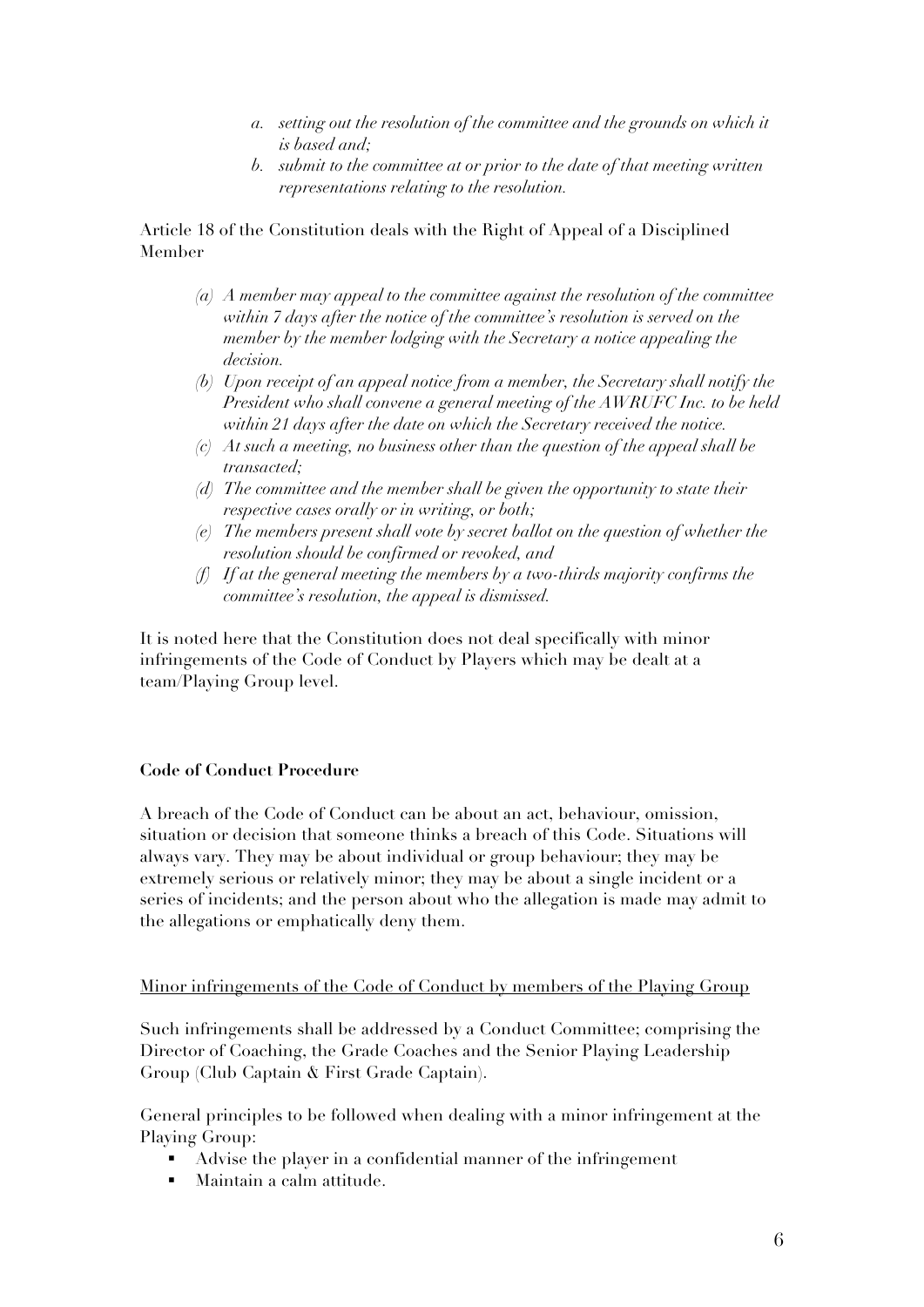- Seek the player's version of events
- Consultation between Director of Coaching, Coaching Group and Senior Playing Leadership Group to determine if infringement has occurred and sanction if required
- Advise Player & Board (via Club Secretary or President) of infringement and sanction
- Communicate to Playing Group the infringement & sanction

The Notes below pertaining to Factors to consider when imposing discipline shall also be taken into account.

The discipline imposed at this level may vary from counseling and request for verbal or written apology through to relegating a player to a lower grade, with a maximum of suspending the player from all grades for one match. Where the Conduct Committee determines that discipline greater than this is to be considered then the Conduct Committee shall impose it's penalty and then refer to the Club Board for further consideration.

### Minor infringements of the Code of Conduct by non-playing members

An Executive shall counsel the member for such infringements in the first instance.

Repeated infringements or major infringements of the Code of Conduct by either playing or non-playing members

The Committee in accordance with Article 17 of the Constitution shall address such infringements.

### **Factors to consider when imposing discipline**

Irrespective of the level that the discipline is imposed, the following factors should be considered:

- Nature and seriousness of the behaviour or incidents;
- In a case where action is taken concurrently with or in lieu of a resolution of a formal Complaint, the wishes of the Complainant;
- If the individual concerned knew or should have known that the behaviour was a breach of the Policy;
- $\blacksquare$  Level of contrition of the Respondents:
- $\blacksquare$  The effect of the proposed disciplinary measures on the Respondent(s) including any personal, professional or financial consequences;
- If there have been relevant prior warnings or disciplinary action; and/or
- If there are any mitigating circumstances such that the Respondent $(s)$ shouldn't be disciplined at all or not disciplined so seriously.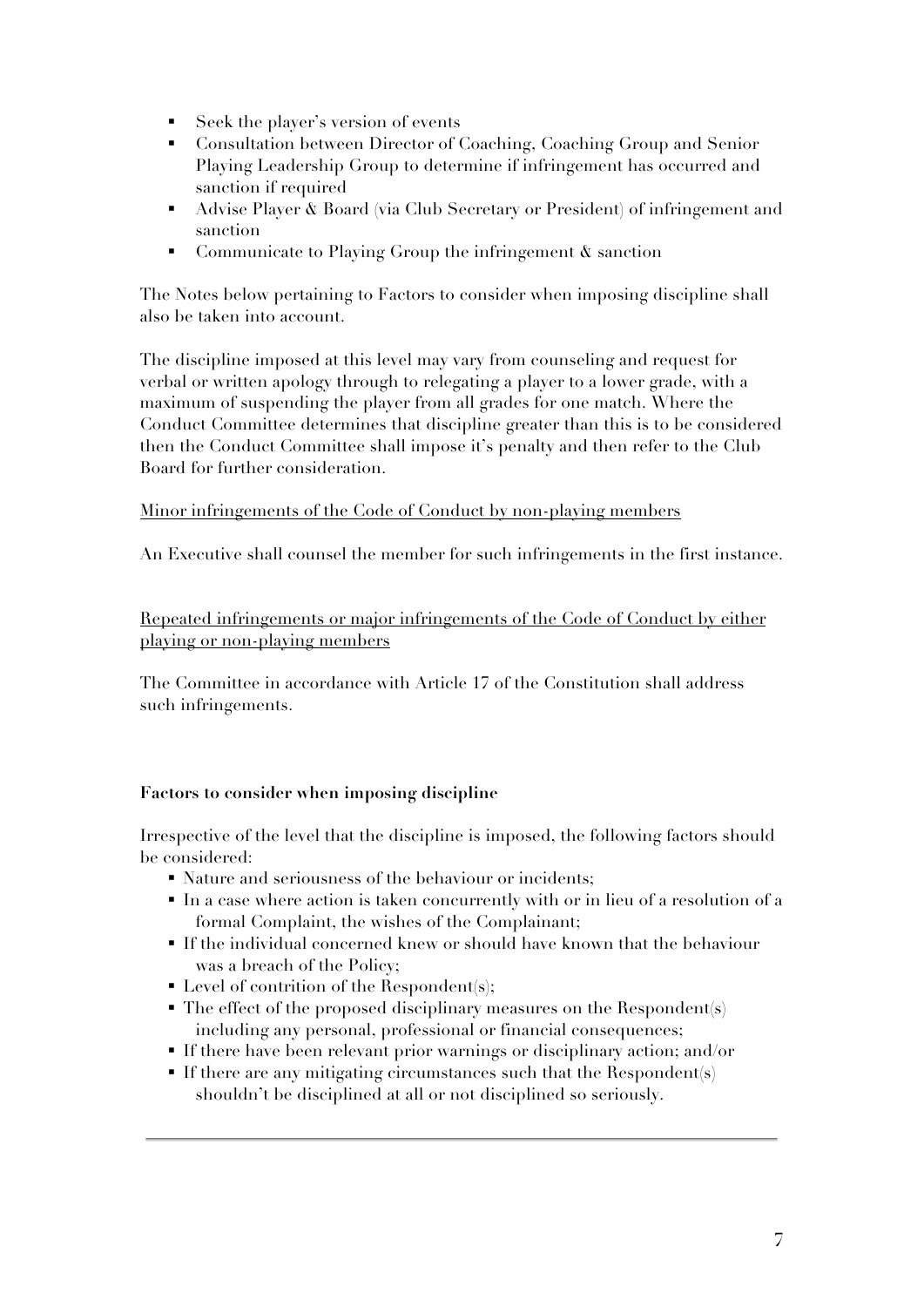# III Social Media Policy

### **Introduction**

It is expected that members will uphold the ethos of the club in all social media interactions. Members will not act in such a way that the image of AWRUFC is brought into disrepute nor in a way that harms its immediate and wider rugby community. Social media can be, when appropriate, an effective tool and is commonly used by the AWRUFC community to express their views, comments, ideas and criticism on a whole range of issues. AWRUFC expects members to use social media in a respectful and responsible manner. Social media should not be used to insult, present offensive or inappropriate content or to misrepresent the club or any member of AWRUFC or the external rugby community.

### **Rights & Responsibilities**

Members are expected to show respect to others, including members of the AWRUFC and wider rugby community. Members are also expected to give due respect to the reputation and good name of AWRUFC.

When using Social Media, members are expected to ensure that they:

- Respect the rights and confidentiality of others;
- Do not impersonate or falsely represent another person;
- Do not bully, intimidate, abuse, harass or threaten others;
- Do not make defamatory comments;
- Do not use offensive or threatening language or resort to personal abuse towards each other or members of the ERUFC Community;
- Do not post content that is hateful, threatening, pornographic or incites violence against others;
- Do not post content that harms the reputation and good standing of ERUFC or those within its community;

### **Breach of this Policy**

A breach of this policy will be considered by the Board, and will be dealt with on a case by case basis. A breach of this policy may involve a breach of other AWRUFC policies and should be read in conjunction with the Code of Conduct.

All reports of cyber bullying will be investigated fully and may result in notification to the police where the AWRUFC is obliged to do so. Sanctions may include, but are not limited to, suspension, or banning from membership of AWRUFC.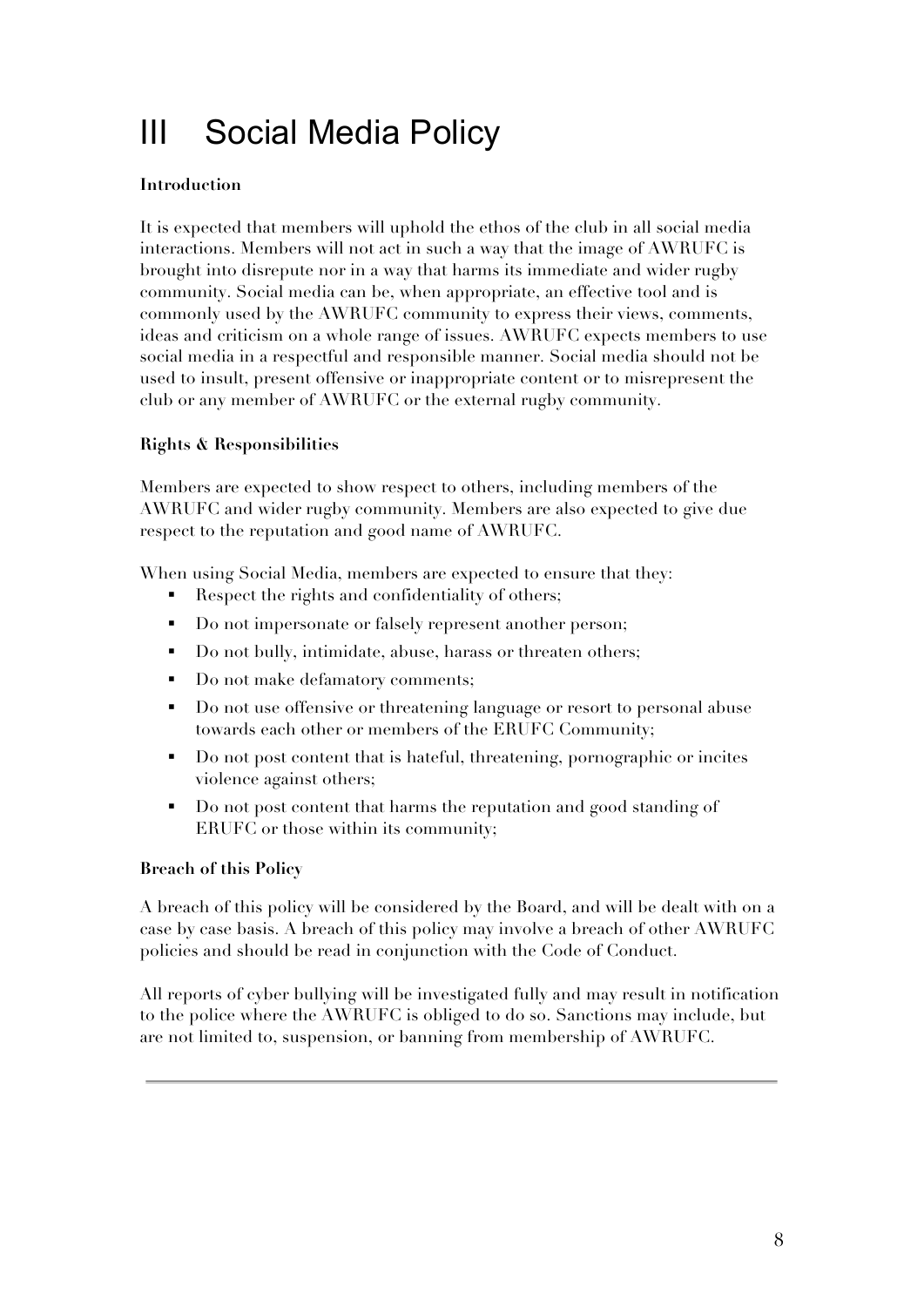## IV Personal Responsibility

All members of the Club are expected to conduct themselves with the appropriate degree of personal responsibility both on and off the field. This does not restrict our ability to "have fun" but rather facilitates it. Rugby is a team game and the team cannot function with some members failing to live up to their responsibilities to their teammates. It goes to all aspects of being a member of the Club. In particular it means:

- Attending all training sessions on time and in a state of mind to train as hard as possible. This also includes making training worthwhile for all those attending (ie no cheap shots during contract drills, respecting the age and ability of others training and assisting others wherever possible.)
- Being organized so that you are available for games whatever your other personal commitments may be. In the event of an unavoidable absence you will give adequate notice.
- Respecting your teammates, coaches, officials, club members and sponsors and doing everything in your power to enhance the clubs performance & reputation.
- Understanding that sometimes in order to advance the interests of the group personal satisfaction or glory will need to be sacrificed.

It is not up to Coaches, Managers or the Club Officials to obtain compliance with this policy. It is up to the individual.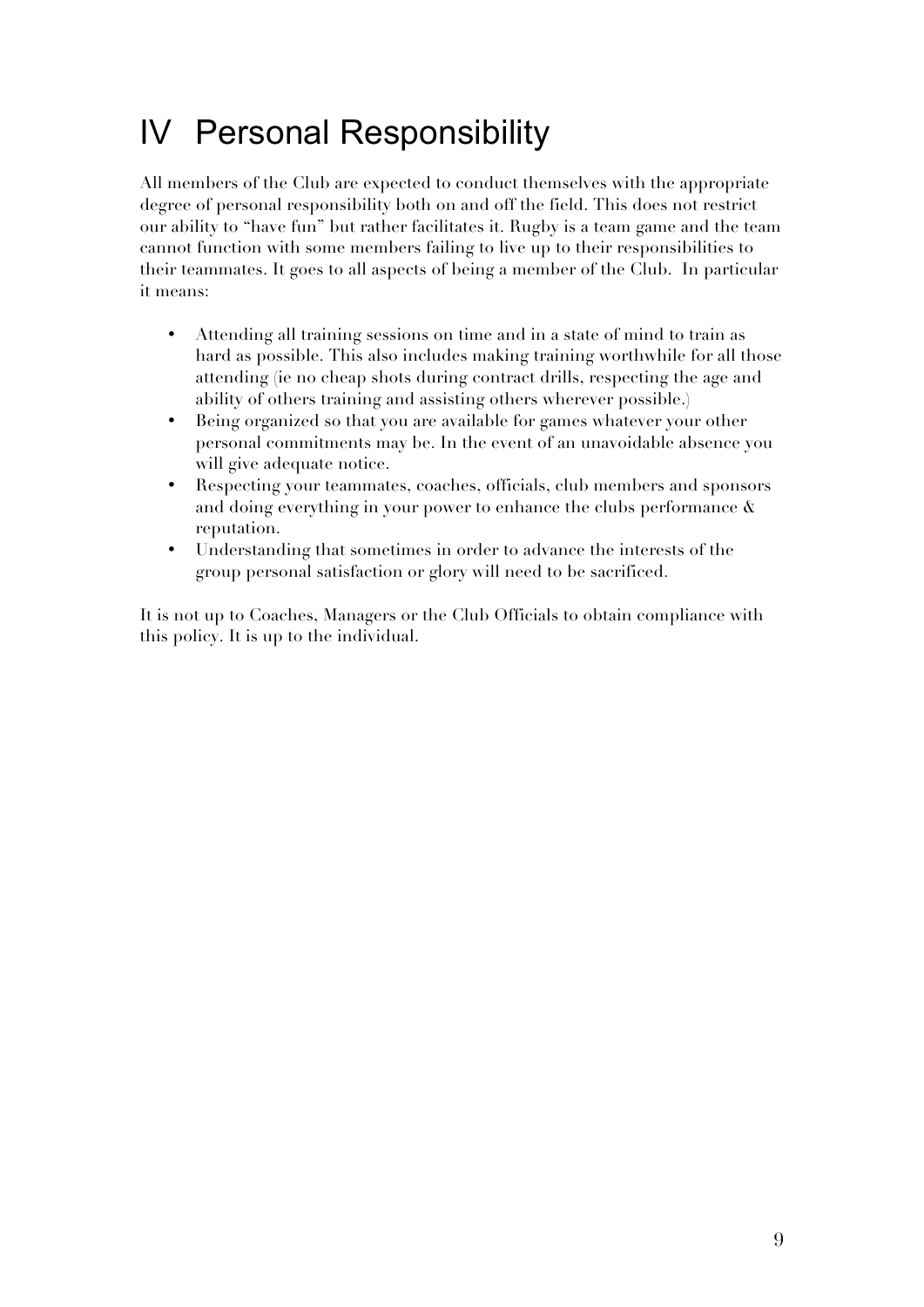# V Child Safety Policy

### **Overview**

The Albury-Wodonga Rugby Union Football Club Inc. is committed to ensuring that the safety, welfare and well-being of children are maintained at al times during their participation in sport and recreation activities run by the organization.

The Albury-Wodonga Rugby Union Football Club Inc. aims to promote a safe environment for all children and young people and to assist staff, officials, coaches, players and volunteers in recognizing Child Abuse and following the appropriate reporting/notification procedures.

### **Who this policy applies to**

This Policy applies to the following, whether they are in a paid or unpaid/voluntary capacity:

- Individuals sitting the AWRUFC committees and its relevant subcommittees;
- Employees and volunteers;
- Support personnel (e.g. managers, physiotherapists, sport trainers);
- Coaches and assistant coaches;
- **Athletes and players;**
- Referees and other officials;
- Members, including life members;
- Parents, guardians, spectators and sponsors to the full extent that is possible.

### **Roles and Responsibilities**

Administrators, officials, coaches, players and volunteers often have a high level of contact with children in the sporting environment and play a major role in the successful operation of sporting activities.

Key responsibilities involve:

- Awareness of the magnitude and importance of Child Protection issues in sport
- Awareness of the definitions and indicators of Child Abuse
- The ability to recognize an abusive situation
- The use of discretion in determining when it is appropriate to report suspected cases of Child Abuse
- Knowledge and understanding of the requirements arising from recent Child Protection Legislation including Employment, Screening, and Prohibited Persons Declarations.
- Awareness and understanding of the organizations Child Protection Policy & Guidelines; and responsibilities arising from it.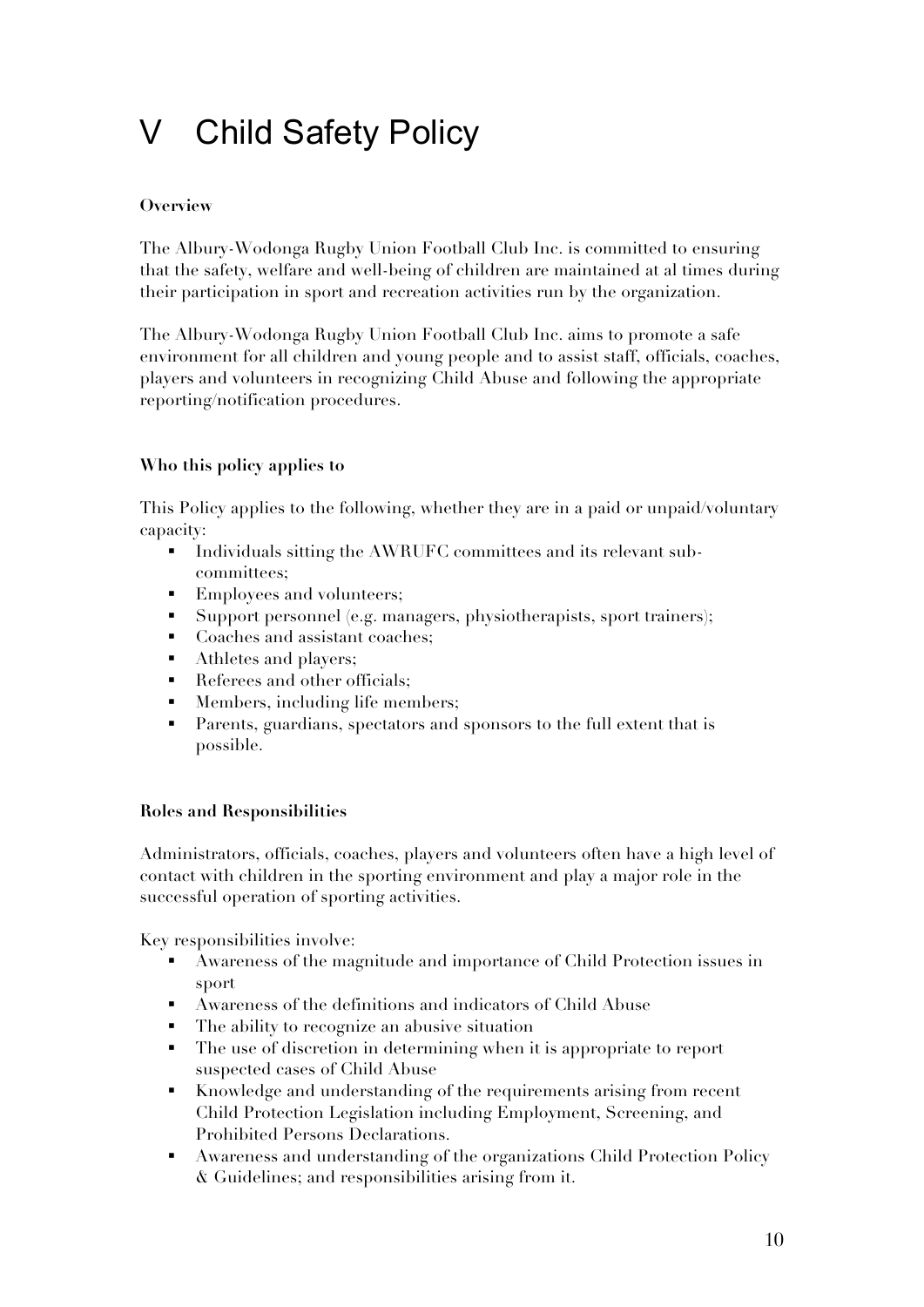Recognition that as a coach/official/player/volunteer you are in a position of power and influence over young children in your care and must behave in an appropriate manner to ensure that their safety and well-being is maintained.

### **Policy Statement**

Every person bound by this Policy must always place the safety and welfare of children above all other considerations.

The AWRUFC acknowledges that the staff, members and volunteers provide a valuable contribution to the positive experiences of junior participants. The AWRUFC aims to ensure this continues and to protect the safety and welfare of its junior participants.

Several measures will be used to achieve this such as:

- Prohibiting any form of Abuse against children;
- Following the relevant requirements for screening for people whose role requires them to have direct and unsupervised contact with children.
- Providing procedures for raising concerns or complaints
- Providing information to those involved in rugby on Child Abuse and child protection.

The AWRUFC requires that any child who is abused or anyone who reasonably suspects that a child has been or is being abused by someone within rugby, must report it immediately to the police, relevant government agency and the Rugby Body.

All allegations of Child Abuse will be dealt with promptly, seriously, sensitively and confidentially. A person will not be victimised for reporting an allegation of Child Abuse and the privacy of all persons concerned will be respected.

### **NSW Requirements to check people working with children**

All organisations within NSW that employ people in child-related employment (in a paid or unpaid capacity) must meet the requirements of the Working with Children Check (WWCC). Child related employment is work that primarily involves direct unsupervised contact with children. The WWCC involves three components:

- 1. Ensuring all paid and unpaid employees sign a Prohibited Employment Declaration, which states they are not prohibited from working with children.
- 2. Submitting all applicants for paid employment to NSW Sport and Recreation for a WWCC background check. NSW Sport and Recreation only carries out checks for paid employees.
- 3. Reporting relevant employment proceedings for any paid and unpaid employees to the Commission for Children and Young People. A relevant employment proceeding involves any reportable conduct committed outside of work as well as in the workplace with or in the presence of a child/ren.